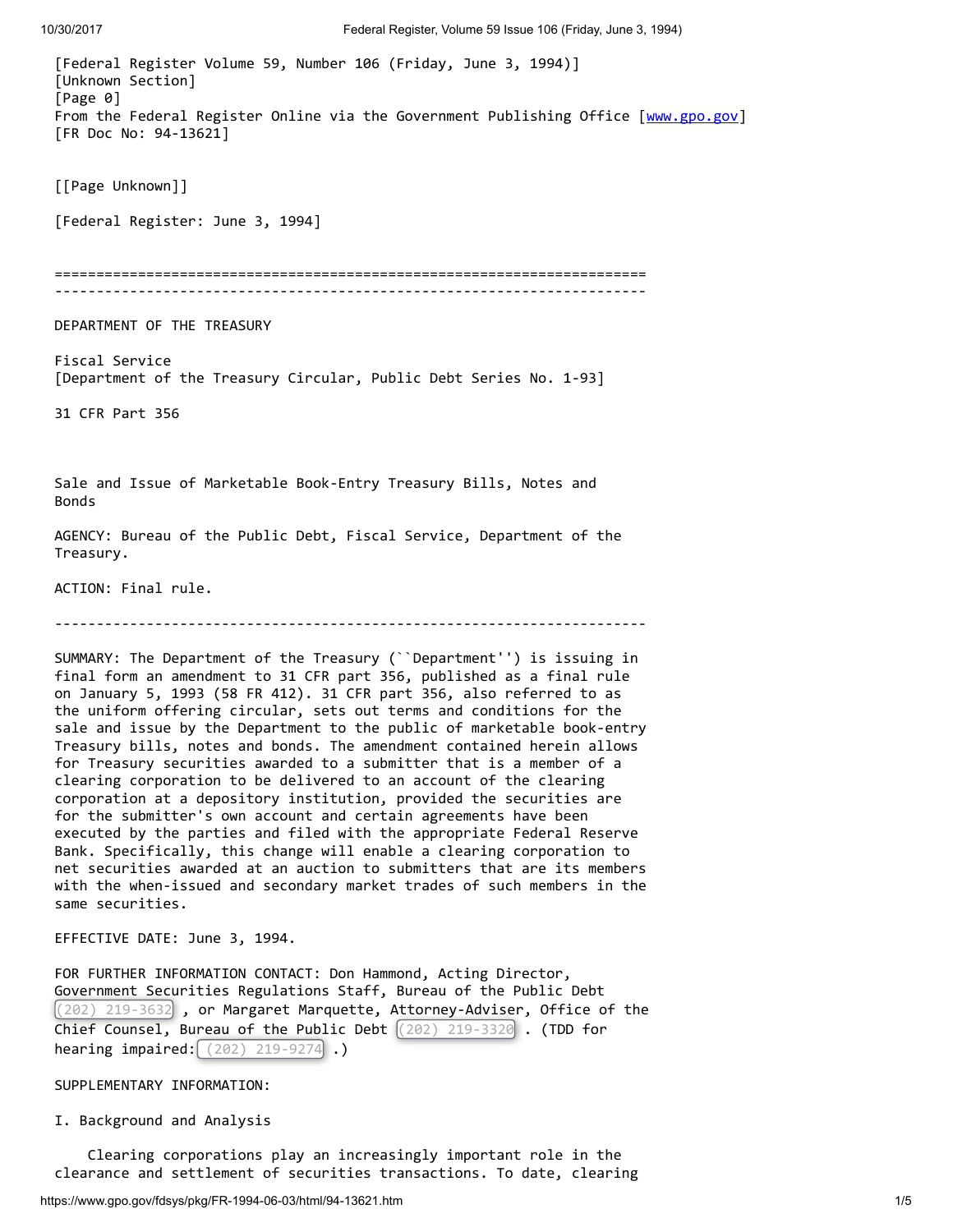corporation involvement in the clearance and settlement of Treasury securities has been limited to the secondary market. The Department believes that including Treasury auction purchases in a multilateral netting system operated by a clearing agency registered with the Securities and Exchange Commission (``SEC'') can be beneficial to the efficiency of the government securities market. For example, with respect to the book-entry system for Treasury securities, it can reduce the number of securities transfers. In addition, it can enable the clearing agency to improve its risk management by providing a more complete picture of its members' positions.

 This amendment to the uniform offering circular specifies the conditions under which Federal Reserve Banks may deliver to an account of a clearing corporation at a depository institution securities awarded at auction to submitters that are members of the clearing corporation. The amendment permits only securities awarded to a submitter for its own account to be delivered through a clearing corporation. To qualify as a clearing corporation for purposes of this rule, an entity must be registered with the SEC as a clearing agency.

 Currently, the only SEC-registered clearing agency that nets trades in Treasury securities is the Government Securities Clearing Corporation (``GSCC''). GSCC has proposed to net GSCC netting member auction awards of Treasury securities against their when-issued and secondary market trades in the same securities. On March 10, 1994, the SEC published the GSCC's proposed rule amendments necessary to implement the netting of the proprietary auction awards of its members (59 FR 11345). The SEC comment period ended on March 31, 1994.

 This rule amends Secs. 356.2, 356.11, 356.16, and 356.24 of the uniform offering circular.

 Specifically, in Sec. 356.2, the definition of the term ``autocharge agreement'' has been expanded to allow for an autocharge between a clearing corporation and a depository institution. In addition, the term ``clearing corporation'' is defined as a clearing agency, as defined by Sec. 3 of the Securities Exchange Act of 1934, that is registered with the SEC.

 The term ``delivery and payment agreement'' has also been added to the definitions in Sec. 356.2. This term refers to an agreement between a submitter and a clearing corporation authorizing a Federal Reserve Bank to deliver securities awarded to a submitter to, and accept payment from, a depository institution for the clearing corporation. This new agreement is needed to authorize the delivery of securities to a clearing corporation's account rather than to the submitter's account. Any existing autocharge agreements between a submitter and a depository institution will continue to govern delivery and payment for submitters not taking delivery through a clearing corporation. In addition, any existing autocharge agreements will continue to govern the delivery of and payment for securities awarded to customers.

 New paragraph 356.11(b)(2) makes clear that for competitive bids submitted in paper form, a submitter that is a clearing corporation member and is submitting bids for its own account and for customers must submit a separate tender for each specific delivery instruction. This requirement also applies to any other submitter instructing delivery of awarded securities to more than one account.

New paragraph  $356.16(b)(2)(iii)$  has been added to clarify that, if awarded securities are to be delivered to an account of a clearing corporation at a depository institution, a delivery and payment agreement must be acknowledged by, and on file with, the appropriate Federal Reserve Bank prior to the submission of a tender for the securities. By entering into such an agreement, the submitter authorizes the Federal Reserve Bank to provide to the clearing corporation notice of the submitter's auction awards. Further, a clearing corporation entering into delivery and payment agreements with submitters must have an acknowledged autocharge agreement on file at the Federal Reserve Bank maintaining the accounts of the clearing corporation's agent banks. By entering into an autocharge agreement, the clearing corporation authorizes the Federal Reserve Bank to provide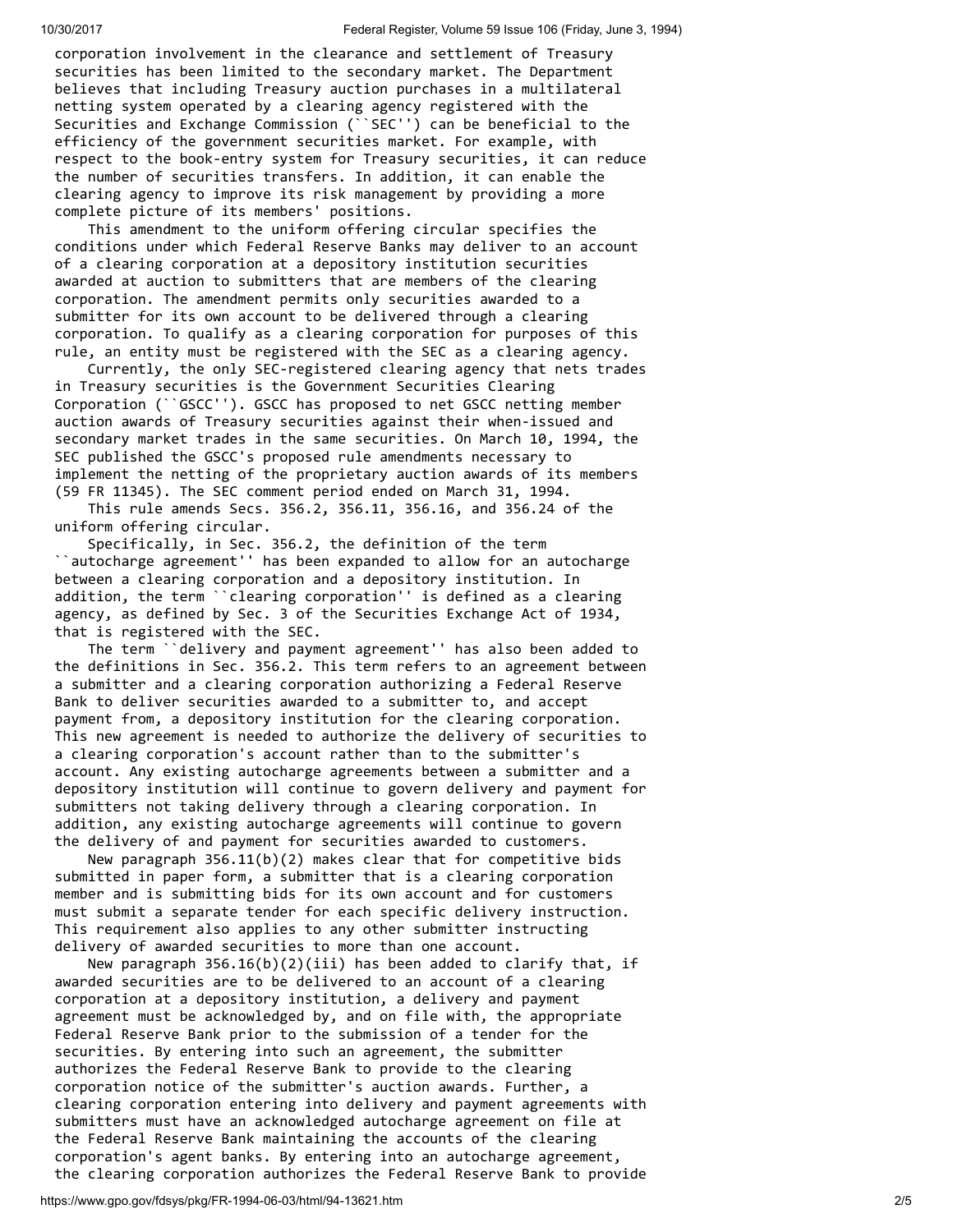the depository institution whose funds account will be charged on issuance notice of certain payment related information for securities to be delivered.

 Finally, paragraph 356.24(a) has been expanded to provide that, if securities are to be delivered to an account of a clearing corporation at a depository institution, notice of awards will be provided to the clearing corporation. Also, paragraph  $356.24(c)$  has been modified to correspond to the expanded definition of autocharge agreement.

## II. Special Analysis

 This final rule does not meet the criteria for a ``significant regulatory action'' pursuant to Executive Order 12866.

 Because this rule relates to public contracts and procedures for United States securities, the notice, public comment, and delayed effective date provisions of the Administrative Procedure Act are inapplicable, pursuant to 5 U.S.C. 553(a)(2).

 In addition, because this rule is in the public interest, expedites the handling and processing of government securities, offers a new option for delivery and payment of securities, and does not adversely affect holders of government securities, the Department has determined not to publish the rule for public comment and to make the rule effective immediately upon publication.

 As no notice of proposed rulemaking is required, the provisions of the Regulatory Flexibility Act (5 U.S.C. 601, et seq.) do not apply.

List of Subjects in 31 CFR Part 356

Bonds, Federal Reserve System, Government securities, Securities.

 For the reasons set forth in the preamble, 31 CFR Chapter II, subchapter B, part 356, is hereby amended as follows:

PART 356--SALE AND ISSUE OF MARKETABLE BOOK-ENTRY TREASURY BILLS, NOTES, AND BONDS (DEPARTMENT OF THE TREASURY CIRCULAR, PUBLIC DEBT SERIES NO. 1-93)

 1. The authority citation for part 356 continues to read as follows:

Authority: 5 U.S.C. 301; 31 U.S.C. 3102, et seq.

2. The heading for part 356 is revised as set forth above.

 3. Section 356.2 is amended by revising the definition of ``Autocharge agreement'' and adding in alphabetical order the definitions of ``Clearing corporation'' and ``Delivery and payment agreement'' to read as follows:

Sec. 356.2 Definitions.

 Autocharge agreement means a written agreement between a submitter and a depository institution or between a clearing corporation and a depository institution, acknowledged by a Federal Reserve Bank, which authorizes a Federal Reserve Bank to deliver securities awarded at auction to the book-entry account of the depository institution or, when authorized, to a TREASURY DIRECT account, and to charge a funds account of the depository institution for the settlement amount of the securities. (See exhibit B for a sample autocharge agreement between a submitter and a depository institution.) \* \* \* \* \*

 Clearing corporation means a clearing agency as defined in Section 3 of the Securities Exchange Act of 1934 (15 U.S.C. 78c(a)(23)) that is registered with the Securities and Exchange Commission pursuant to

<sup>\* \* \* \* \*</sup>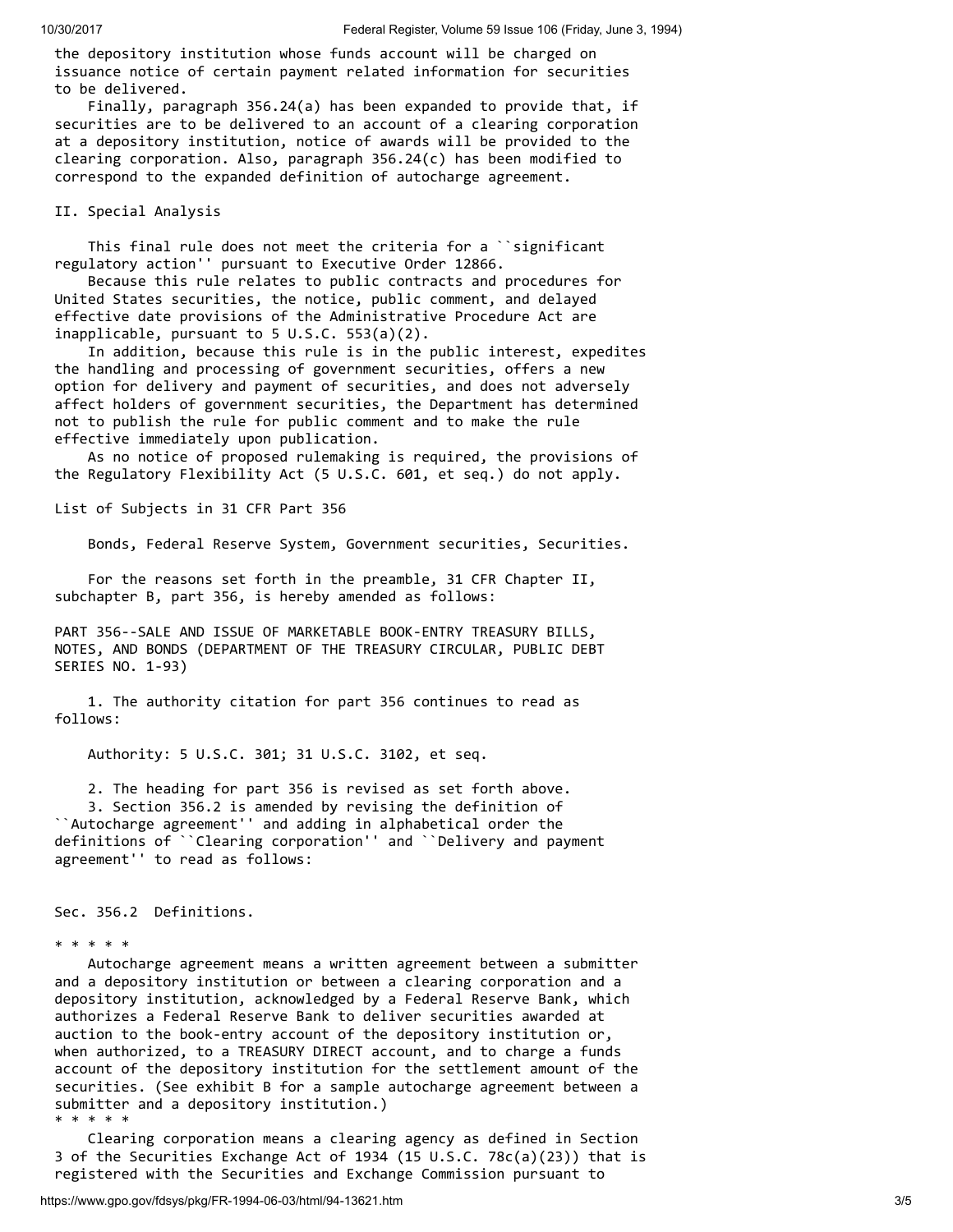Section 17A of the Securities Exchange Act of 1934 and the rules thereunder. \* \* \* \* \* Delivery and payment agreement means a written agreement between a clearing corporation and a submitter, acknowledged by a Federal Reserve Bank, authorizing the Federal Reserve Bank, with respect to securities awarded to the submitter for its own account, to deliver such securities to, and accept payment from, a depository institution acting on behalf of the clearing corporation pursuant to an acknowledged autocharge agreement. \* \* \* \* \* 4. Section 356.11 is amended by redesignating paragraphs (b)(2) and  $(b)(3)$  as  $(b)(3)$  and  $(b)(4)$  and adding a new paragraph  $(b)(2)$  to read as follows: Sec. 356.11 Submission of bids. \* \* \* \* \*

(b) \* \* \*

 (2) For competitive bids, if securities are to be delivered to more than one account, a separate paper tender must be submitted for each delivery instruction specified. \* \* \* \* \*

 5. Section 356.16 is amended by revising paragraph (b)(2)(ii) and adding a new paragraph  $(b)(2)(iii)$  to read as follows:

Sec. 356.16 Responsibility for payment.

\* \* \* \* \*

(b) \* \* \*

 $(2) * * * *$ 

 (ii) A submitter that chooses not to pay by charge to its funds account or a submitter that does not have a funds account must, prior to the submission of a tender, have an acknowledged autocharge agreement on file at the Federal Reserve Bank to which the tender is submitted. By submitting a tender for securities to be paid for under such autocharge agreement, the submitter authorizes the Federal Reserve Bank to provide, to the depository institution whose funds account will be charged under the agreement, notice of the total par amount of, and price to be charged for, securities awarded as a result of the submitter's tender.

 (iii) In addition, a submitter that is a member of a clearing corporation may instruct that delivery and payment be made through the clearing corporation for securities awarded to the submitter for its own account, provided that the following requirements are met:

 (A) The submitter must, prior to the submission of a tender for such securities, have a delivery and payment agreement with the clearing corporation acknowledged by, and on file at, the Federal Reserve Bank to which the tender is submitted. By entering into such an agreement, the submitter authorizes the Federal Reserve Bank to provide to the clearing corporation notice of the par amounts of, prices to be charged for, and total payment amounts for, securities awarded to the submitter for its own account.

 (B) An autocharge agreement between the clearing corporation and the depository institution must, prior to the submission of a tender for such securities, be acknowledged by, and on file at, the Federal Reserve Bank servicing the depository institution. By entering into such an agreement, the clearing corporation authorizes the Federal Reserve Bank to which the tender is submitted to provide, to the depository institution whose funds account will be charged under the agreement, notice of the total aggregate par amount of, prices to be charged for, and total payment amounts for, securities to be delivered to the clearing corporation's designated account at the depository